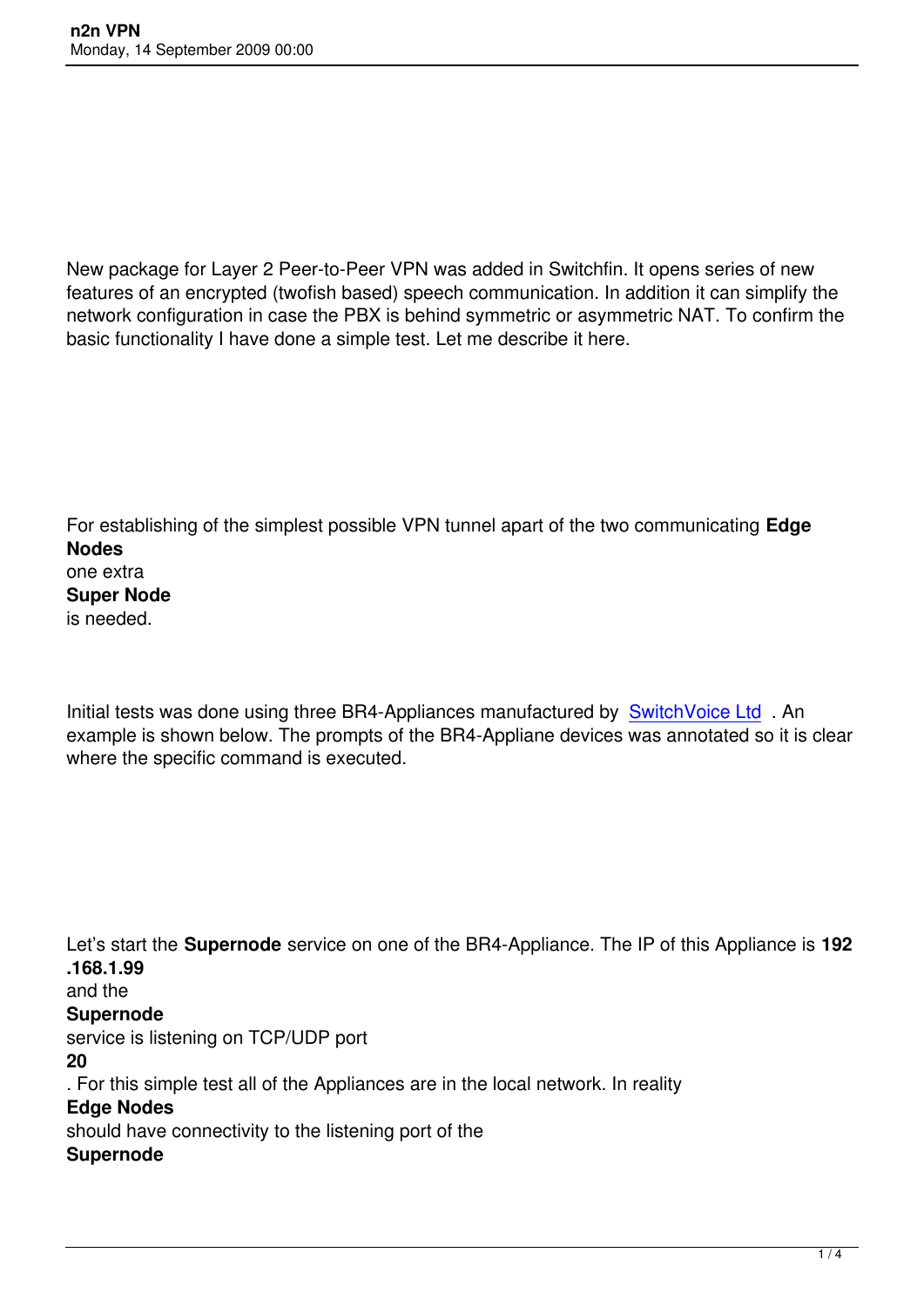## *root@br4\_supernode:~> supernode -l 20*

06/Sep/2009 11:33:15 [supernode.c: 477] Supernode ready: listening on port 20 [TCP/UDP]

Let's start creating the VPN network.

*root@br4\_edgenode1:~> edge -a 10.1.2.1 -c mynetwork -k encryptme -l 192.168.1.99:20 &* 06/Sep/2009 07:35:20 [ edge.c:1138] Using supernode 192.168.1.99:20 06/Sep/2009 07:35:20 [tuntap\_linux.c: 38] Interface edge0 has MAC 66:D7:A3:3E:BE:94 06/Sep/2009 07:35:20 [ edge.c: 670] Registering with supernode 06/Sep/2009 07:35:20 [ edge.c:1370] 06/Sep/2009 07:35:20 [ edge.c:1371] Ready 06/Sep/2009 07:35:20 [ edge.c:1037] Received REGISTER\_ACK from remote peer [ip=192.168.1.99:20] 06/Sep/2009 07:35:20 [ edge.c:1437] STATUS: pending=0, operational=0

In the **edge** command above **mynetwork** is the name of the created VPN nethwork and **encry ptme** i s the encryption key associated with this **Edge Node**

New virtual Ethernet interface **edge0** is created.

## *root@br4\_edgenode1:~> ifconfig*

.

 edge0 Link encap:Ethernet HWaddr 5A:9C:0C:2B:ED:08 inet addr:10.1.2.1 Bcast:10.1.2.255 Mask:255.255.255.0 UP BROADCAST RUNNING MULTICAST MTU:1400 Metric:1 RX packets:0 errors:0 dropped:0 overruns:0 frame:0 TX packets:0 errors:0 dropped:0 overruns:0 carrier:0 collisions:0 txqueuelen:500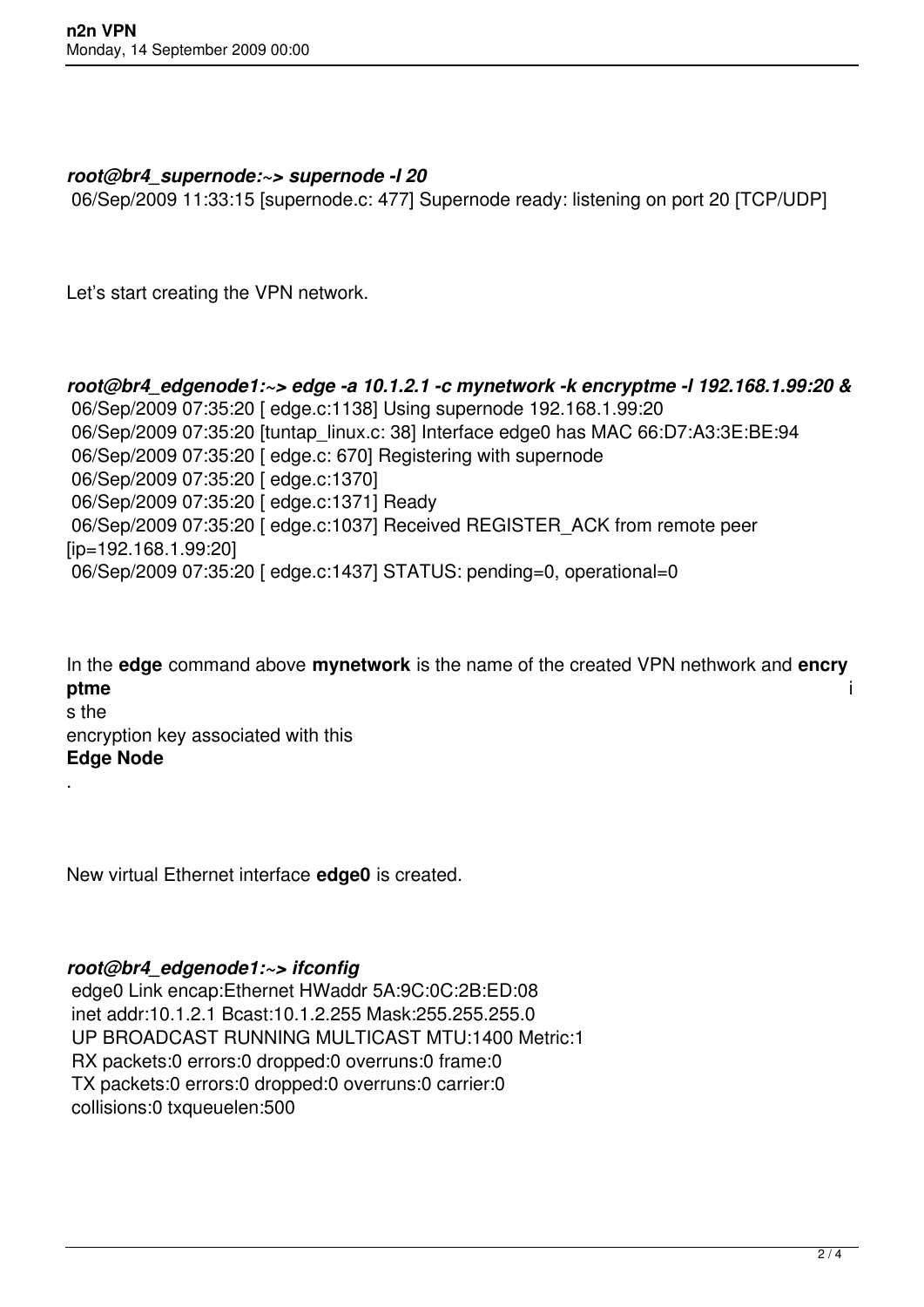eth0 Link encap:Ethernet HWaddr 00:09:45:56:21:A0 inet addr:192.168.1.101 Bcast:192.168.1.255 Mask:255.255.255.0 UP BROADCAST RUNNING MULTICAST MTU:1500 Metric:1 RX packets:86 errors:0 dropped:0 overruns:0 frame:0 TX packets:60 errors:0 dropped:0 overruns:0 carrier:0 collisions:0 txqueuelen:1000

lo Link encap:Local Loopback inet addr:127.0.0.1 Mask:255.0.0.0 UP LOOPBACK RUNNING MTU:16436 Metric:1 RX packets:0 errors:0 dropped:0 overruns:0 frame:0 TX packets:0 errors:0 dropped:0 overruns:0 carrier:0 collisions:0 txqueuelen:0

Lets do the same for the second **Edge Node** but this time will give different VPN IP address 10.1.2.2

*root@br4\_edgenode2:~> edge -a 10.1.2.2 -c mynetwork -k encryptme -l 192.168.1.99:20 &*

Now we can ping one of the **Edge Node** from the other through the new VPN tunnel, and vice versa.

## *root@br4\_edgenode1:~> ping 10.1.2.2*

 PING 10.1.2.2 (10.1.2.2): 56 data bytes 64 bytes from 10.1.2.2: seq=0 ttl=64 time=3.237 ms 64 bytes from 10.1.2.2: seq=1 ttl=64 time=3.010 ms 64 bytes from 10.1.2.2: seq=2 ttl=64 time=2.980 ms …

## *root@br4\_edgenode2:~> ping 10.1.2.1*

 PING 10.1.2.2 (10.1.2.1): 56 data bytes 64 bytes from 10.1.2.1: seq=0 ttl=64 time=3.237 ms 64 bytes from 10.1.2.1: seq=1 ttl=64 time=3.010 ms …